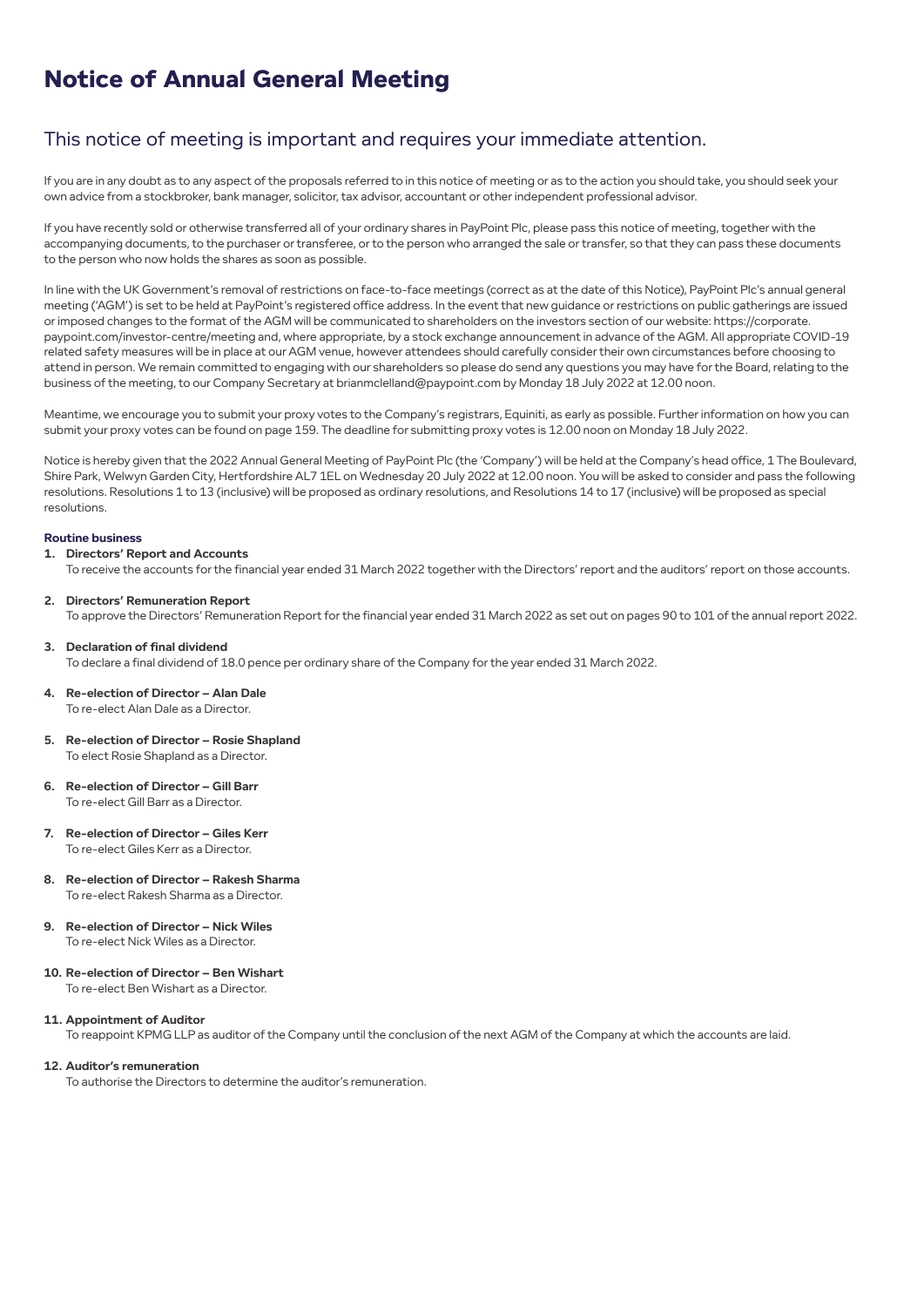#### **Special business**

#### **13. Directors' authority to allot shares**

- That the Board be generally and unconditionally authorised under section 551 of the Companies Act 2006 to allot shares in the Company and to grant rights to subscribe for or convert any security into shares in the Company:
- (A) up to a nominal amount of £68,927 (such amount to be reduced by any allotments or grants made under paragraph (B) below in excess of such sum); and
- (B) comprising equity securities (as defined in section 560(1) of the Companies Act 2006) up to a nominal amount of £137,854 (such amount to be reduced by any allotments or grants made under paragraph (A) above) in connection with an offer by way of a rights issue:
	- (i) to ordinary shareholders in proportion (as nearly as may be practicable) to their existing holdings; and
	- (ii) to holders of other equity securities as required by the rights of those securities or as the Board otherwise considers necessary,

and so that the Board may impose any limits or restrictions and make any arrangements which it considers necessary or appropriate to deal with treasury shares, fractional entitlements, record dates, legal, regulatory or practical problems in, or under the laws of, any territory or any other matter, such authorities to apply until the close of business on 20 October 2023 or, if earlier, the AGM in 2023 but, in each case, during this period the Company may make offers and enter into agreements which would, or might, require shares to be allotted or rights to subscribe for or convert securities into shares to be granted after the authority ends and the Board may allot shares or grant rights to subscribe for or convert securities into shares under any such offer or agreement as if the authority had not ended.

#### **14. Disapplication of pre-emption rights**

That if resolution 13 is passed, the Board be given power to allot equity securities (as defined in section 560(1) of the Companies Act 2006) for cash under the authority given by that resolution and/or to sell ordinary shares held by the Company as treasury shares for cash as if section 561 of the Companies Act 2006 did not apply to any such allotment or sale, such power to be limited:

- (A) to the allotment of equity securities and sale of treasury shares for cash in connection with an offer of, or invitation to apply for, equity securities (but in the case of the authority granted under paragraph (B) of resolution 13, by way of a rights issue only):
	- (i) to ordinary shareholders in proportion (as nearly as may be practicable) to their existing holdings; and
	- (ii) to holders of other equity securities, as required by the rights of those securities or, as the Board otherwise considers necessary,

and so that the Board may impose any limits or restrictions and make any arrangements which it considers necessary or appropriate to deal with treasury shares, fractional entitlements, record dates, legal, regulatory or practical problems in, or under the laws of, any territory or any other matter;

(B) in the case of the authority granted under paragraph (A) of resolution 13 and/or in the case of any sale of treasury shares for cash, to the allotment (otherwise than under paragraphs (A) and (B) above) of equity securities or sale of treasury shares up to a nominal amount of £10,339, such power to apply until the close of business on 20 October 2023 or if earlier, the AGM in 2023 but, in each case, during this period the Company may make offers and enter into agreements which would, or might, require equity securities to be allotted (and treasury shares to be sold) after the power ends and the Board may allot equity securities (and sell treasury shares) under any such offer or agreement as if the power had not ended.

#### **15. Additional disapplication of pre-emption rights**

That if resolution 13 is passed, the Board be given power in addition to any power granted under resolution 14 to allot equity securities (as defined in section 560(1) of the Companies Act 2006) for cash under the authority given by that resolution and/or to sell ordinary shares held by the Company as treasury shares for cash as if section 561 of the Companies Act 2006 did not apply to any such allotment or sale, such authority to be: (A) limited to the allotment of equity securities or sale of treasury shares up to a nominal amount of £10,339; and

(B) used only for the purposes of financing (or refinancing, if the authority is to be used within six months after the original transaction) a transaction which the Directors of the Company determine to be an acquisition or other capital investment of a kind contemplated by the Statement of Principles on Disapplying Pre-Emption Rights most recently published by the Pre-Emption Group prior to the date of this Notice, such power to apply until to apply until the close of business on 20 October 2023 or, if earlier, the AGM in 2023 but, in each case, during this period the Company may make offers, and enter into agreements which would, or might, require equity securities to be allotted (and treasury shares to be sold) after the power ends and the Board may allot equity securities (and sell treasury shares) under any such offer or agreement as if the power had not ended.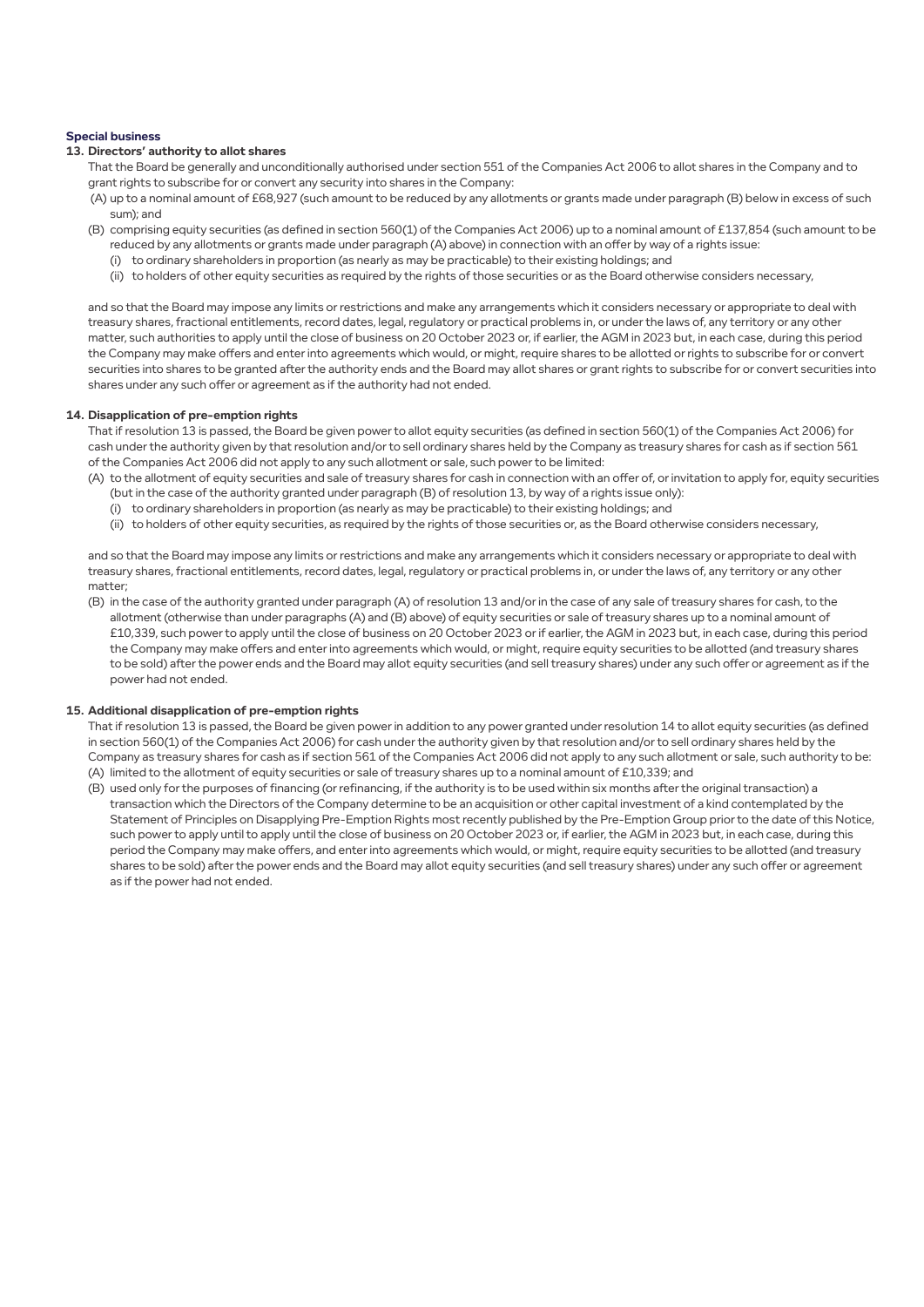# **Notice of Annual General Meeting continued**

#### **16. Company's authority to purchase its own shares**

That the Company be authorised for the purposes of section 701 of the Companies Act 2006 to make one or more market purchases (as defined in section 693(4) of the Companies Act 2006) of its ordinary shares of 1/3 pence each, provided that:

- (A) the maximum number of ordinary shares hereby authorised to be purchased is 6,892,704;
- (B) the minimum price which may be paid for an ordinary share is 5 pence and the maximum price which may be paid for an ordinary share is the highest of:
	- (i) an amount equal to 5% above the average market value of an ordinary share for the five business days immediately preceding the day on which that ordinary share is contracted to be purchased; and
	- (ii) the higher of the price of the last independent trade of an ordinary share and the highest current independent bid for an ordinary share on the trading venues where the purchase is carried out at the relevant time, in each case, exclusive of expenses;

such authority to apply to apply until the close of business on 20 October 2023 or, if earlier, the AGM in 2023 but in each case so that during this period the Company may enter into a contract to purchase ordinary shares which would, or might be, completed or executed wholly or partly after the authority ends and the Company may purchase ordinary shares pursuant to any such contract as if the authority had not ended.

#### **17. Calling of general meetings on 14 days' notice.**

That any general meeting of the Company that is not an AGM may be called on not less than 14 clear days' notice.

#### **Recommendation**

With respect to resolutions 4 to 10 (inclusive), the Chairman confirms that, based on the performance evaluation undertaken during the period, each of the retiring Directors' performance continues to be effective and to demonstrate commitment to the role. The Board has considered this and recommends that each Director who wishes to serve again be proposed for election/re-election. This opinion is based on an assessment of each Director's relevant knowledge and experience and the conclusion that, in each case, their informed opinions are of significant value and contribute greatly to Board discussions. Biographies of the Directors including their areas of expertise relevant to their role as a Director are given on pages 72 to 73 of the 2022 annual report.

The Directors believe that the proposals described in this Notice of Meeting are in the best interests of the Company and its shareholders as a whole and recommend shareholders to support them by voting in favour of all the resolutions, as they intend to in respect of their own beneficial shareholders.

**By order of the Board**

**Brian McLelland**  Company Secretary 17 June 2022

**Registered office:**  1 The Boulevard Shire Park Welwyn Garden City Hertfordshire AL7 1EL United Kingdom

Registered in England and Wales Company No. 03581541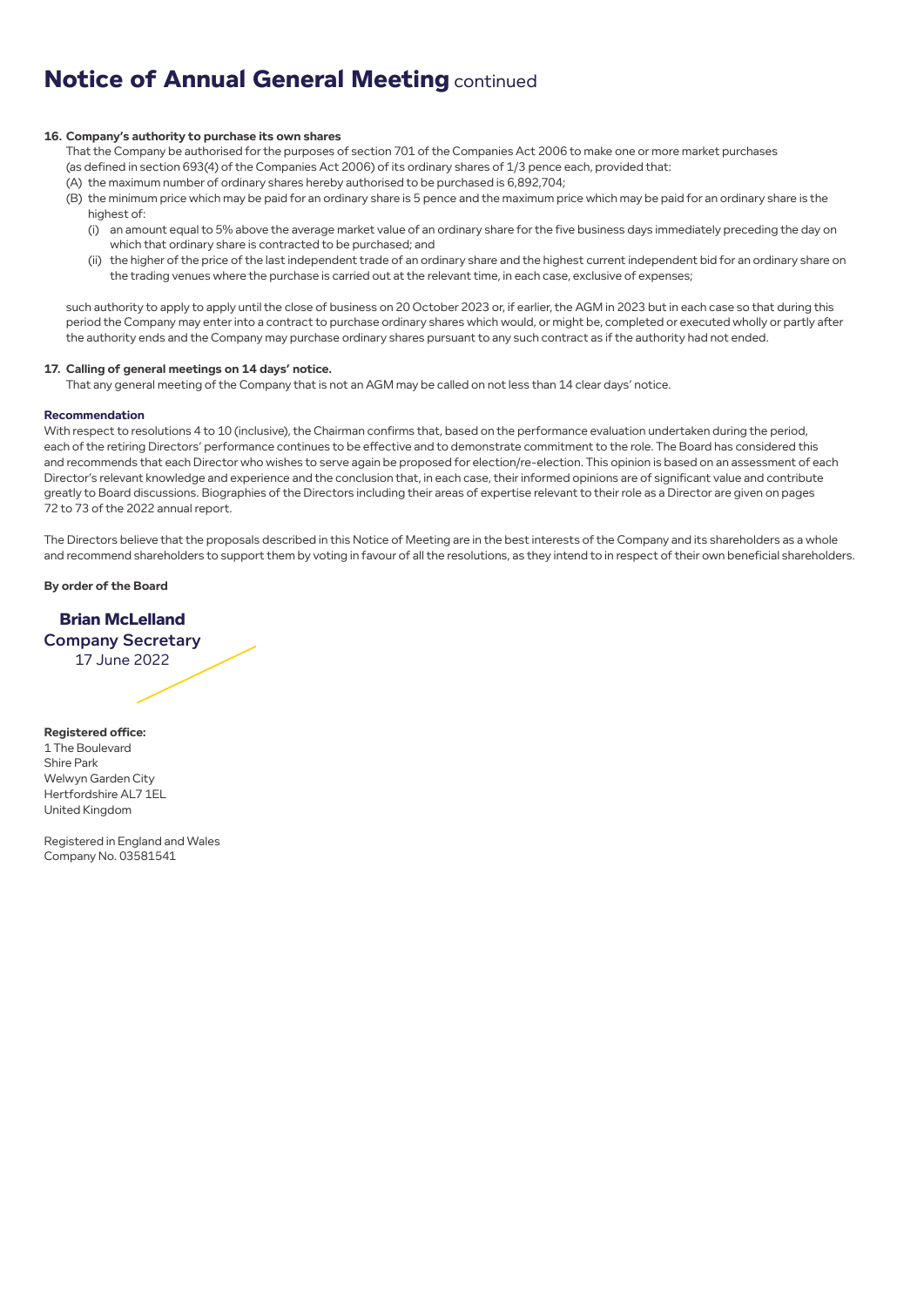## **Notes to the Notice of Annual General Meeting**

- 1. Shareholders should submit their proxy vote not less than 48 hours before the time of the AGM. A shareholder may appoint more than one proxy in relation to the AGM provided that each proxy is appointed to exercise the rights attached to a different share or shares held by that shareholder. A proxy need not be a shareholder of the Company. To appoint a proxy or proxies shareholders must: (a) submit a proxy appointment electronically at www.sharevote.co.uk; or (b) complete a Form of Proxy, sign it and return it, together with the power of attorney or other authority (if any) under which it is signed, or a notarially certified copy of such authority, to the Company's registrars, Equiniti Limited, Aspect House, Spencer Road, Lancing, West Sussex BN99 6DA; or (c) complete a CREST Proxy Instruction (as set out in paragraph 5 below), in each case so that it is received no later than 12.00 noon on 18 July 2022. To appoint more than one proxy, you will need to complete a separate Form of Proxy in relation to each appointment. A Form of Proxy for use in connection with the AGM is enclosed with this document. Full details of the procedure to submit a proxy electronically are given on the website www.sharevote.co.uk. To use this service, you will need your Voting ID, Task ID and Shareholder Reference Number printed on the Form of Proxy. If you do not have a Form of Proxy and believe that you should, please contact the Company's registrars, Equiniti Limited, on 0371 384 2030 (or +44 121 415 7047 if calling from outside the United Kingdom) or at Equiniti Limited, Aspect House, Spencer Road, Lancing, West Sussex BN99 6DA. Lines are open from 8.30am to 5.30pm, Monday to Friday (except public holidays in England and Wales).
- 2. A member entitled to attend, speak and vote at the AGM may appoint a proxy (who need not be a member of the Company) to exercise all or any of his or her rights to attend and to speak and vote on his or her behalf. A member may appoint more than one proxy in relation to a meeting provided that each proxy is appointed to exercise the rights attached to a different share or shares held by him or her. To appoint more than one proxy please contact the Company's registrar using the details provided above. CREST members should utilise the CREST electronic proxy appointment service in accordance with the procedures set out below, and in each case must be received by the Company not less than 48 hours before the time of the meeting. You must inform the Company's registrar in writing of any termination of the authorities of a proxy.
- 3. Any person to whom this notice is sent who is a person nominated under section 146 of the Companies Act 2006 to enjoy information rights (a 'Nominated Person') may, under an agreement between him/her and the shareholder by whom he/she was nominated, have a right to be appointed (or to have someone else appointed) as a proxy for the AGM. If a Nominated Person has no such proxy appointment right or does not wish to exercise it, he/she may, under any such agreement, have a right to give instructions to the shareholder as to the exercise of voting rights.
- 4. The statement of the rights of shareholders to appoint a proxy in paragraphs one and two above does not apply to Nominated Persons. The rights described in these paragraphs can only be exercised by shareholders of the Company. Nominated Persons are reminded that they should contact the registered holder of their shares (and not the Company) on matters relating to their investments in the Company.
- 5. CREST members who wish to appoint a proxy or proxies through the CREST electronic proxy appointment service may do so for the AGM and any adjournment thereof by using the procedures described in the CREST manual. CREST personal members or other CREST sponsored members, and those CREST members who have appointed a voting service provider(s) should refer to their CREST sponsor or voting service provider(s), who will be able to take the appropriate action on their behalf. In order for a proxy appointment, or instruction, made by means of CREST to be valid, the appropriate CREST message (a CREST proxy instruction) must be properly authenticated in accordance with Euroclear UK & Ireland Limited's ('EUI') specifications and must contain the information required for such instructions, as described in the CREST manual. The message, regardless of whether it relates to the appointment of a proxy or to an amendment to the instruction given to a previously appointed proxy must, in order to be valid, be transmitted so as to be received by the issuer's agent (ID RA19) by the latest time(s) for receipt of proxy appointments specified in the notice of AGM. For this purpose, the time of receipt will be taken to be the time (as determined by the timestamp applied to the message by the CREST applications host) from which the issuer's agent is able to retrieve the message by enquiry to CREST in the manner prescribed by CREST. The Company may treat as invalid a CREST proxy instruction in the circumstances set out in Regulation 35(5) of the Uncertificated Securities Regulations 2001. CREST members and, where applicable, their CREST sponsors or voting service providers should note that EUI does not make available special procedures in CREST for any particular messages. Normal system timings and limitations will therefore apply in relation to the input of CREST proxy instructions. It is therefore the responsibility of the CREST member concerned to take (or, if the CREST member is a CREST personal member or sponsored member or has appointed a voting service provider(s), to procure that his CREST sponsor or voting service provider(s) take(s)) such action as shall be necessary to ensure that a message is transmitted by means of the CREST system by any particular time. In this connection, CREST members and, where applicable, their CREST sponsors or voting service providers are referred, in particular, to those sections of the CREST manual concerning practical limitations of the CREST system and timings.

If you are an institutional investor you may be able to appoint a proxy electronically via the Proximity platform, a process which has been agreed by the Company and approved by the Registrar. For further information regarding Proxymity, please go to www.proxymity.io. Your proxy must be lodged by 12.00 noon on 18 July 2022 in order to be considered valid. Before you can appoint a proxy via this process you will need to have agreed to Proxymity's associated terms and conditions. It is important that you read these carefully as you will be bound by them and they will govern the electronic appointment of your proxy.

- 6. Any corporation which is a member can appoint one or more corporate representatives who may exercise on its behalf all of its powers as a member provided that they do not do so in relation to the same shares.
- 7. To be entitled to attend and vote at the AGM or any adjournment thereof (and also for the purpose of calculating how many votes a person may cast), a person must have his/her name entered on the register of members of the Company by 6:30pm on 18 July 2022 (or by close of business on the date being two days before any adjourned meeting). Changes to entries on the register of members after this time shall be disregarded in determining the rights of any person to attend or vote at the meeting.
- 8. Biographical details of the Directors of the Company are shown on pages 72 to 73 of the 2022 annual report.
- 9. Each member attending the meeting has the right to ask questions relating to the business being dealt with at the meeting which, in accordance with section 319A of the Companies Act 2006 and subject to some exceptions, the Company must cause such questions to be answered. However, no such answer need be given if:
	- (a) to do so would interfere unduly with the preparation for the meeting or involve the disclosure of confidential information;
	- (b) the answer has already been given on a website in the form of an answer to a question; or
	- (c) it is undesirable in the interests of the Company or the good order of the meeting that the question be answered.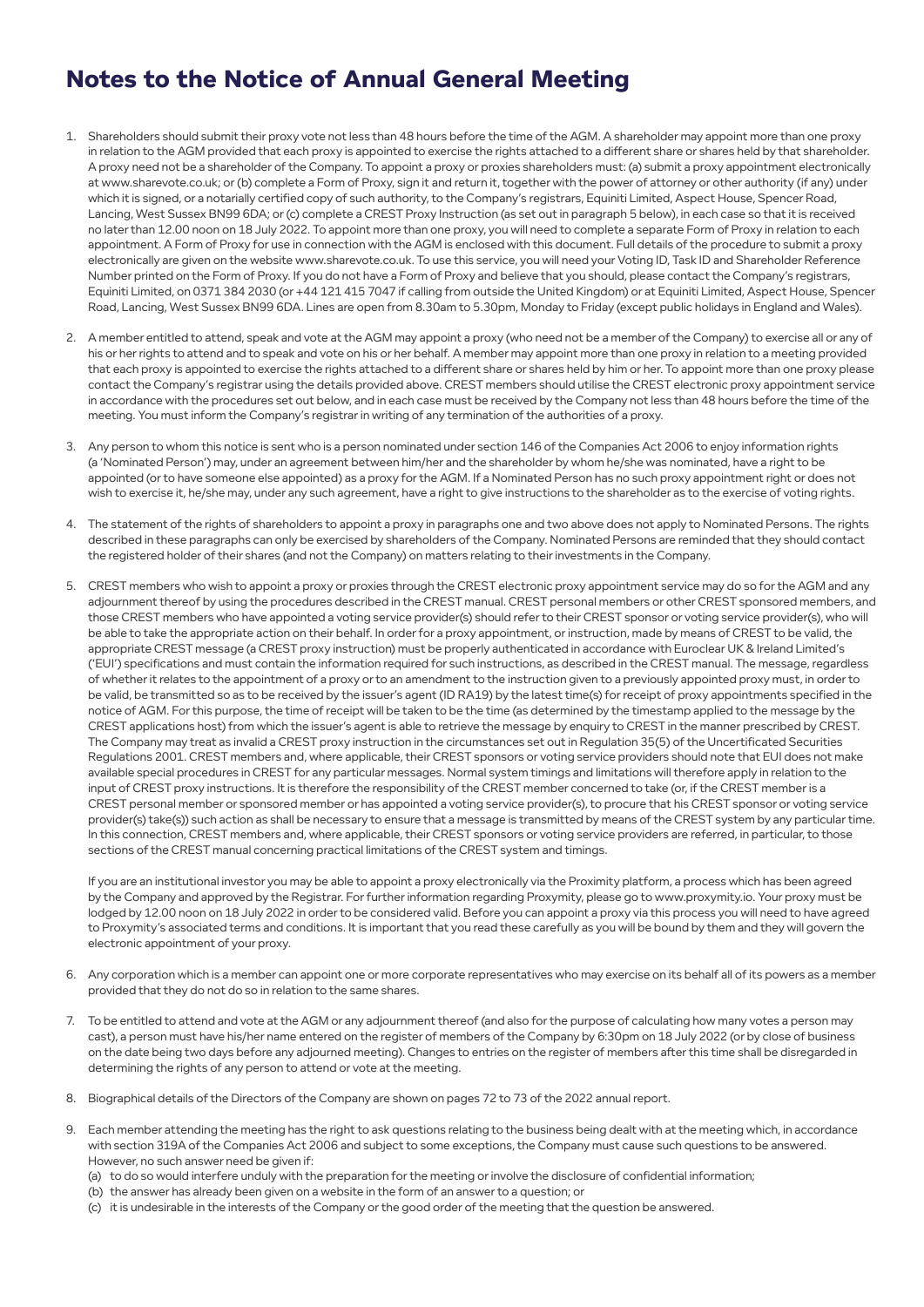## **Notes to the Notice of Annual General Meeting** continued

- 10. Information relating to the meeting which the Company is required by section 311A of the Companies Act 2006 to publish on a website in advance of the meeting may be viewed at www.paypoint.com. A member may not use any electronic address provided by the Company in this document or with any proxy appointment form or in any website for communicating with the Company for any purpose in relation to the meeting other than as expressly stated in it.
- 11. It is possible that, pursuant to members' requests made in accordance with section 527 of the Companies Act 2006, the Company will be required to publish on a website a statement in accordance with section 528 of that Act setting out any matter that the members concerned propose to raise at the meeting relating to: (i) the audit of the Company's accounts (including the auditor's report and the conduct of the audit) that are to be laid before the AGM; or (ii) any circumstances connected with an auditor of the Company ceasing to hold office since the previous meeting at which annual accounts and reports were laid. The Company cannot require the members concerned to pay its expenses in complying with those sections. The Company must forward any such statement to its auditor by the time it makes the statement available on the website. The business which may be dealt with at the meeting includes any such statement.
- 12. The issued share capital of the Company as at 26 May 2022, the latest practicable date before publication of this notice, was 68,927,036 ordinary shares of 0.03 pence each, carrying one vote each. The Company holds no treasury shares. The total number of voting rights in the Company on 26 May 2022 is 68,927,036.
- 13. The Directors' service agreements, Directors' letters of appointment and Directors' deeds of indemnity are available for inspection at the registered office of the Company. Email: brianmclelland@paypoint.com during normal business hours on any weekday (excluding public holidays). Copies of these documents will also be available at the place of the AGM from 15 minutes before the meeting until it ends.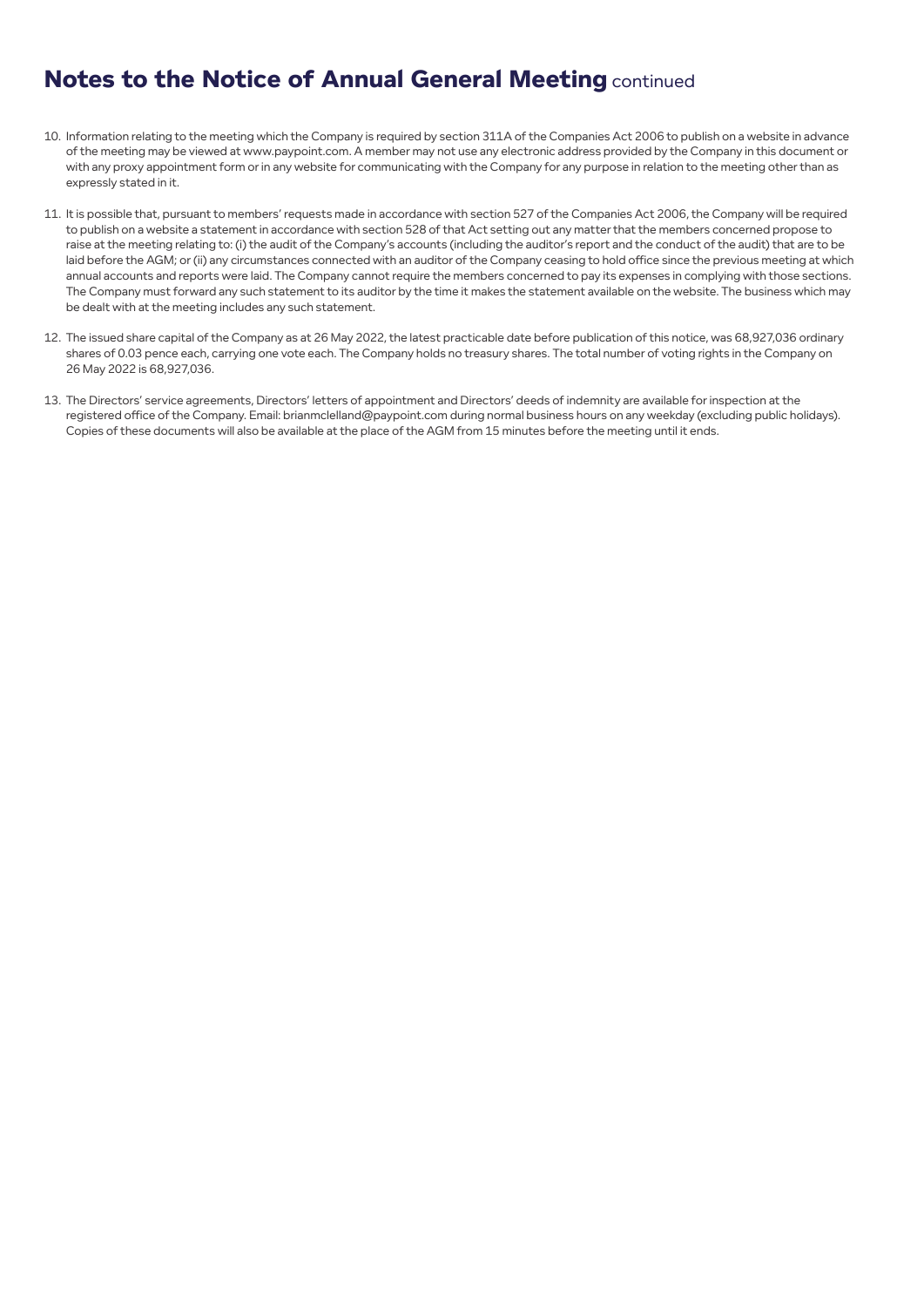### **Explanatory notes to certain of the resolutions to be proposed at the Annual General Meeting**

#### **Resolution 1: To receive the Directors' report and accounts**

The Board asks that shareholders receive the Strategic Report, Directors' Report and the financial statements for the year ended 31 March 2022, together with the report of the auditor.

#### **Resolution 2: Directors' Remuneration Report**

Shareholders are asked to approve the Directors' Remuneration Report that appears on pages 90 to 101 of the 2022 annual report. This vote is advisory, and the Directors' entitlement to remuneration is not conditional on it.

#### **Resolution 3: Declaration of final dividend**

Shareholders are being asked to approve a final dividend of 18.0 pence per ordinary share for the year ended 31 March 2022. Subject to approval, the dividend will be paid in equal instalments of 9.0 pence per share on 25 July 2022 and 30 September 2022 to the holders of ordinary shares whose names are recorded on the register of members at the close of business on 10 June 2022 and 2 September 2022 respectively.

#### **Resolutions 4 – 10: Directors**

The Directors believe that the Board continues to maintain an appropriate balance of knowledge and skills and that all the Non-Executive Directors are independent in character and judgement. This follows a process of formal evaluation, which confirms that each Director makes an effective and valuable contribution to the Board and demonstrates commitment to the role (including making sufficient time available for Board and Committee meetings and other duties as required). In accordance with the UK Corporate Governance Code and in line with previous years, all Directors will again stand for re-election, as relevant, at the AGM this year. Biographies are available on pages 72 to 73 of the annual report. It is the Board's view that the Directors' biographies illustrate why each Director's contribution is, and continues to be, important to the Company's long-term sustainable success.

#### **Resolutions 11 and 12: Appointment and remuneration of auditor**

The Company is required to appoint or reappoint an auditor at each general meeting at which accounts are presented to shareholders. Following an evaluation of the effectiveness and independence of KPMG LLP, the Directors recommend KPMG LLP be reappointed as auditor. Resolution 12 grants authority to the Company to determine the auditor's remuneration.

#### **Resolution 13: Directors' authority to allot shares**

Paragraph (A) of this resolution would give the Directors the authority to allot ordinary shares or grant rights to subscribe for or convert any securities into ordinary shares up to an aggregate nominal amount equal to £68,927 (representing 22,975,6379 ordinary shares of 0.03 pence each). This amount represents approximately one-third of the issued ordinary share capital of the Company as at 26 May 2022, the latest practicable date prior to publication of this notice. In line with guidance issued by the Investment Association, paragraph (B) of this resolution would give the Directors authority to allot ordinary shares or grant rights to subscribe for or convert any securities into ordinary shares in connection with a rights issue in favour of ordinary shareholders up to an aggregate nominal amount equal to £137,854 (representing 45,951,357 ordinary shares of 0.03 pence each), as reduced by the nominal amount of any shares issued under paragraph (A) of this resolution. This amount (before any reduction) represents approximately two-thirds of the issued ordinary share capital of the Company as at 26 May 2022, being the latest practicable date prior to publication of this notice. The authorities sought under paragraphs (A) and (B) of this resolution will expire at the close of business on 20 October 2023 or, if earlier, the AGM in 2023. The Directors have no present intention to exercise either of the authorities sought under this resolution, other than to allot ordinary shares as following the exercise of options and awards under the Company's share schemes. However, if they do exercise the authorities, the Directors intend to follow Investment Association recommendations concerning their use. As at the date of this Notice, the Company does not hold any shares in treasury.

#### **Resolutions 14 and 15: Authority to disapply pre-emption rights**

Resolutions 14 and 15 are proposed as special resolutions. If the Directors wish to allot new shares and other equity securities, or sell treasury shares, for cash (other than in connection with an employee share scheme), company law requires that these shares are first offered to shareholders in proportion to their existing holdings.

At last year's AGM, a special resolution was passed, in line with institutional shareholder guidelines, empowering the Directors to allot equity securities for cash without first offering them to existing shareholders in proportion to their existing holdings. It is proposed, under resolution 14, that this authority be renewed. If approved, the resolution will authorise Directors to issue shares in connection with pre-emptive offers, or otherwise to issue shares for cash up to an aggregate nominal amount of £10,339 (representing 3,432,845 ordinary shares of 0.03 pence each) which includes the sale on a non pre-emptive basis of any shares the Company holds in treasury for cash.

The Pre-Emption Group's Statement of Principles also support the annual disapplication of pre-emption rights in respect of allotments of shares and other equity securities and sales of treasury shares for cash where these represent no more than an additional 5% of issued ordinary share capital (exclusive of treasury shares) and are used only in connection with an acquisition or specified capital investment. The Pre-Emption Group's Statement of Principles defines 'specified capital investment' as meaning one or more specific capital investment related uses for the proceeds of an issue of equity securities, in respect of which sufficient information regarding the effect of the transaction on the Company, the assets the subject of the transaction and (where appropriate) the profits attributable to them is made available to shareholders to enable them to reach an assessment of the potential return.

Accordingly, the purpose of resolution 15 is to authorise the Directors to allot new shares and other equity securities pursuant to the allotment authority given by resolution 13, or sell treasury shares for cash, without first being required to offer such securities to existing shareholders, up to a further nominal amount of £10,339 (representing 3,432,845 ordinary shares of 0.03 pence each). The authority granted by this resolution, if passed, will only be used in connection with an acquisition or specified capital investment which is announced contemporaneously with the allotment, or which has taken place in the preceding six-month period and is disclosed in the announcement of the issue. If the authority given in resolution 15 is used, the Company will publish details of its use in its next annual report. The authority granted by resolution 15 would be in addition to the general authority to disapply pre-emption rights under resolution 14. The maximum nominal value of equity securities which could be allotted if both authorities were used would be £20,678. The Directors intend to adhere to the provisions in the Pre-emption Group's Statement of Principles and not to allot shares or other equity securities or sell treasury shares for cash on a non pre-emptive basis pursuant to the authority in resolution 15 in excess of an amount equal to 7.5% of the total issued ordinary share capital of the Company, excluding treasury shares, within a rolling three-year period, other than: (i) With prior consultation with shareholders; or (ii) In connection with an acquisition or specified capital investment which is announced contemporaneously with the allotment or which has taken place in the preceding six-month period and is disclosed in the announcement of the allotment. The Directors have no present intention of using the power under these authorities but they will have the flexibility to act in the best interests of the Company when opportunities arise.